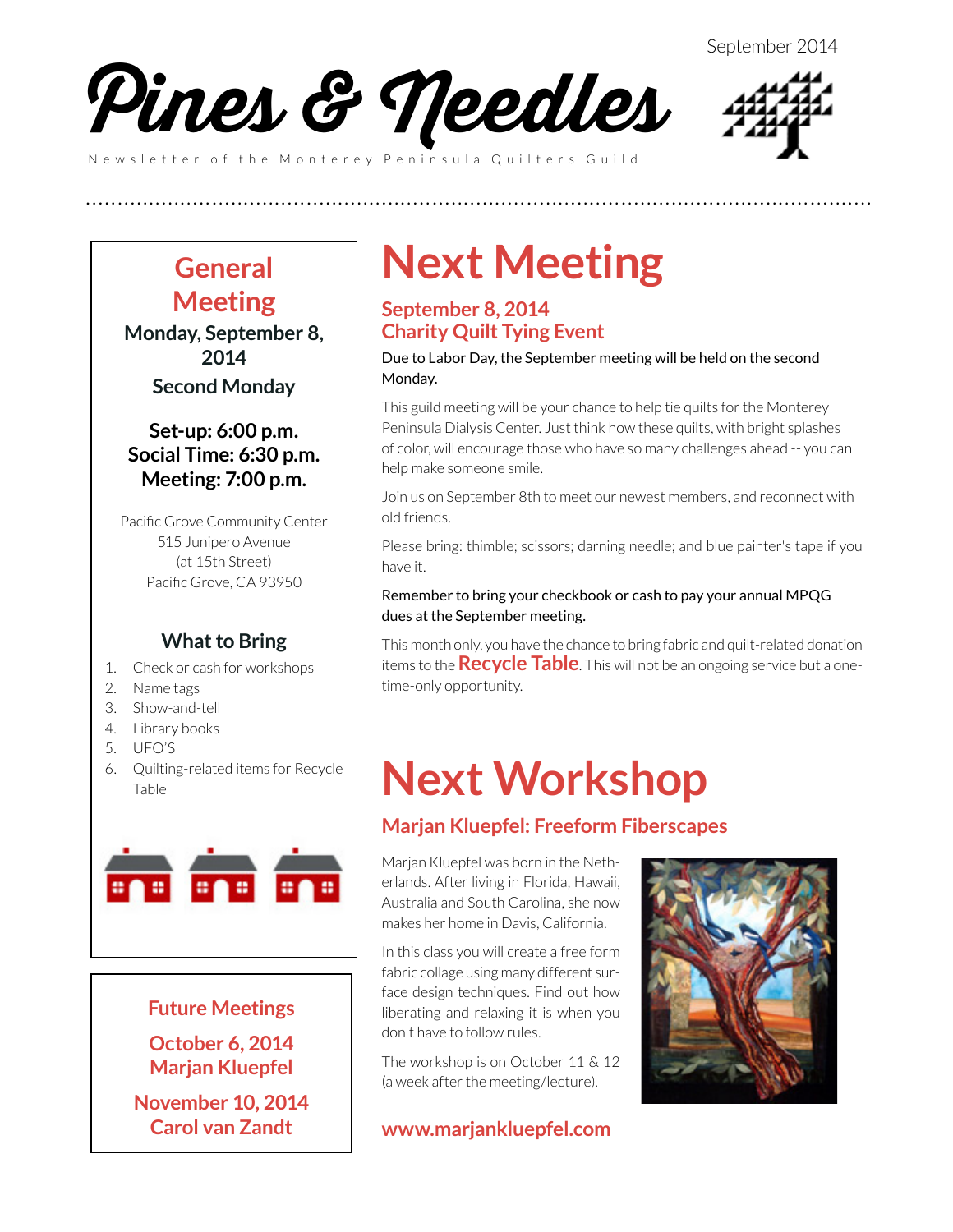Testing... Testing...

### **President's Message**

By Claudia Sammis especials@sbcglobal.net, 831-333-9133

Those of us who do not make our living as professional futurists are, as we look back, amazed at the twists and turns of the nation's quilting interests, products, and events. In an effort to be more flexible, your Board has tweaked the [Standing Rules](http://www.mpqg.org/media/uploads/2014/06/16/files/mpqg-standing-rules-2014-april.pdf) to accommodate new trends and innovation which will allow future growth by testing ideas that meet our [Mission Statement](http://www.mpqg.org/history/).

How does this effect you? Let's, say that you suddenly see a need to provide a service to the community or guild that is fiber/quilt related. First, you organize your idea and flesh out the details. Next, you tie in a point or two from the MPQG Mission Statement. Then, you have your name added to the agenda by emailing MPQG Secretary Nora [Deans](mailto:nora.deans%40gmail.com?subject=MPQG%20Agenda%20Item) and bring that idea to the MPQG Board Meeting in the form known as a [Request for Action.](http://www.mpqg.org/media/uploads/2012/09/28/files/bd_agenda.pdf) Finally (and of great importance), you agree to head up the project for the test period of one year or one event. The Board will consider your request and, unless more information is needed, we will immediately vote on allotting funds, sponsorship, etc. to help you achieve success.

How does this effect our guild activities and meetings? In the coming year, we're testing the concept of eliminating the position and activity of the Door Prize Raffle. Why? It is not one of our goals in our Mission Statement, and it is labor intensive leading to volunteer fatigue.

Perhaps the most interesting project the Board will be testing, is moving the opening day for our Quilt Show to Friday, April 10. The outgoing Quilt Show Committee put forth that recommendation. Because? On a Friday, we can attract individuals, or groups arriving in buses who don't want to tackle the crowds or parking issues that arise on the busy, Good Old Days weekend. We're also testing the Friday hours of 11 a.m. to 4 p.m. You'll hear more from Rita Jacques as the Quilt Show draws nearer.

Who knows what the future will bring in the way of exciting possibilities? We want to be ready to meet those challenges.



## Get It Quilted! **By Sharon Winter**

- ų, Creative custom quilting on a domestic machine
- Award-winning fine hand quilting
- \* Binding, basting, design and quiltmaking services

Please call for an appointment (831) 647-8769

Monterey's sewing, craft & design studio; where inspiration and creativity are set free.

**CLASSES, WORKSHOPS, & SPECIAL EVENTS** 

**BELLA LOFASO BRANCATO** 140 West Franklin St., Suite 205, Monterey, CA 93940 www.bellastudiomonterey.com, bella@bellastudiomonterey.com, 831.920.2272

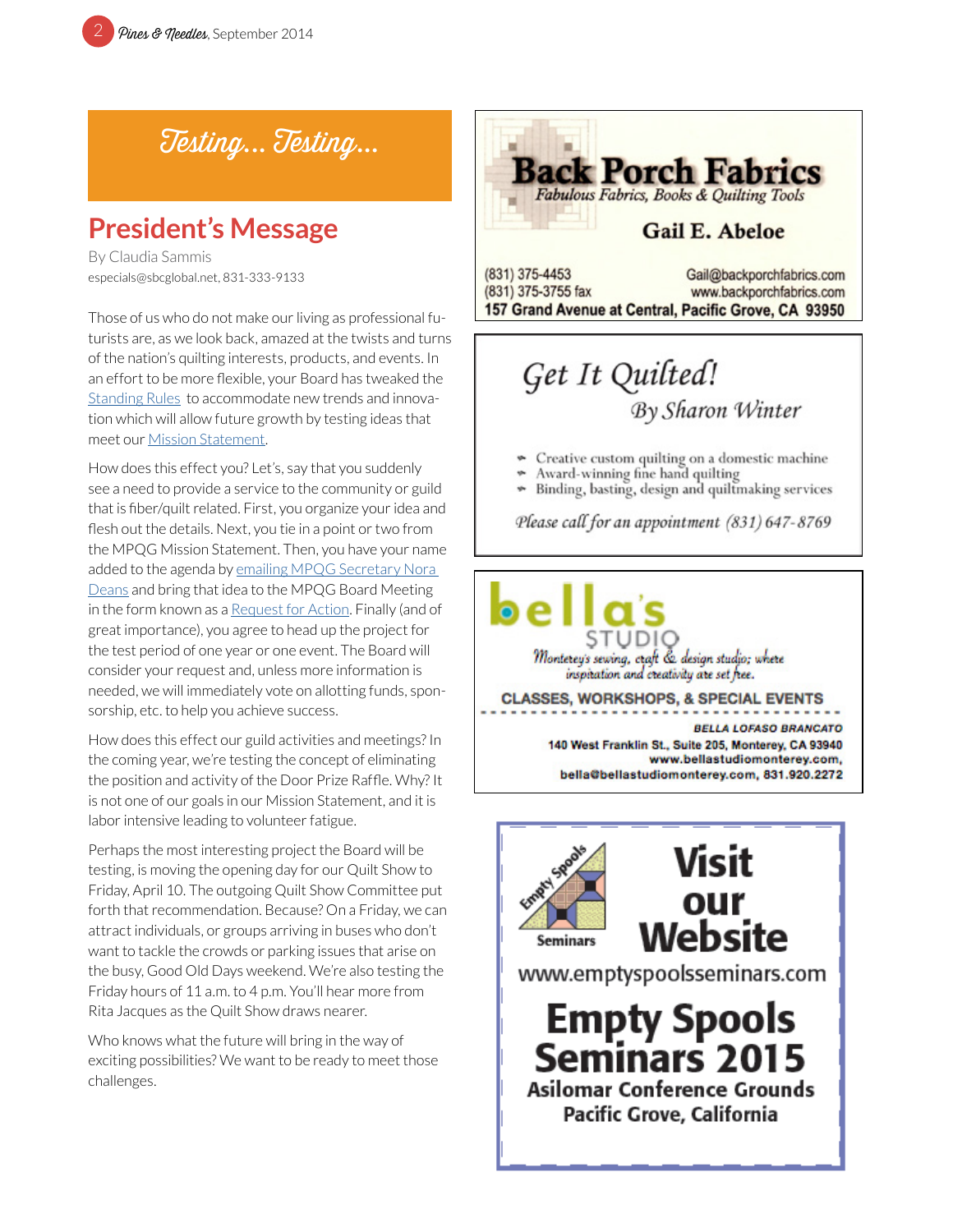

## **Kaffe Fassett - October 20, 2015**

By Margaret Nava, Programs [Navamtry@aol.com](mailto:Navamtry%40aol.com?subject=Kaffe%20Fassett), 831-372-6282



MPQG will welcome designer and author, Kaffe Fassett on Monday, October 20, at 7 p.m. This is a members-only event to be held at the Pacific Grove Community Center.

Dues are due annually on September 1st. Information about MPQG membership may be found at www.mpqg.org/membership/

Kaffe has an extensive website that includes his biography, quilt gallery, fabric designs and endless inspiration:

**[www.kaffefassett.com](mailto:http://www.kaffefassett.com/?subject=Kaffe%20Fassett%20website)**

## **Seeking 2015 Quilt Show** *Friday Group Host*

By Rita Jacques, 2015 Quilt Show Chair [stan2rita@sbcglobal.net](mailto:stan2rita%40sbcglobal.net?subject=MPQG%20Friday%20Group%20Host), 831-484-1467

The Quilt Show Committee is actively looking for the 2015 Quilt Show Friday Group Host.

The outgoing Committee recommended testing a Friday opening for our Quilt Show. On Friday, April 10, 2015, MPQG will invite groups to view the quilt show when parking is more easily available. Leading up to the quilt show, this member will contact various local groups such as retirement facilities, and other Central California quilt guilds to invite them to join us. From 11:00 a.m. to 4:00 p.m., the host will meet the buses and vans to welcome these guests.

It's a nice gig for a sociable person. A bonus! You get to work with a committee that is almost complete in numbers. To learn more about this position, please contact me.



## **Enjoy the County Fair**

With all the MPQG quilts entered into the Monterey County Fair, don't forget to stop by. The dates are August 27 - September 1, 2014.

### **www.montereycountyfair.com/annual-fair**

## **Board Projects**

#### *September 2014*

#### **General Meeting**

• Community Service Night (no lecture)

#### **Other**

- New fiscal year begins September 1
- Membership renewals due by September 30 to be included in Member Directory
- Call for Community Grant Award proposals
- Advertiser renewals due for annual rate
- Display Raffle Quilt and sell tickets at the Monterey County Fair continues
- Display Challenge Quilts at the Monterey County Fair continues
- Recruit Quilt Show committee chairs
- Updates and announcements to Communications the 10th of the month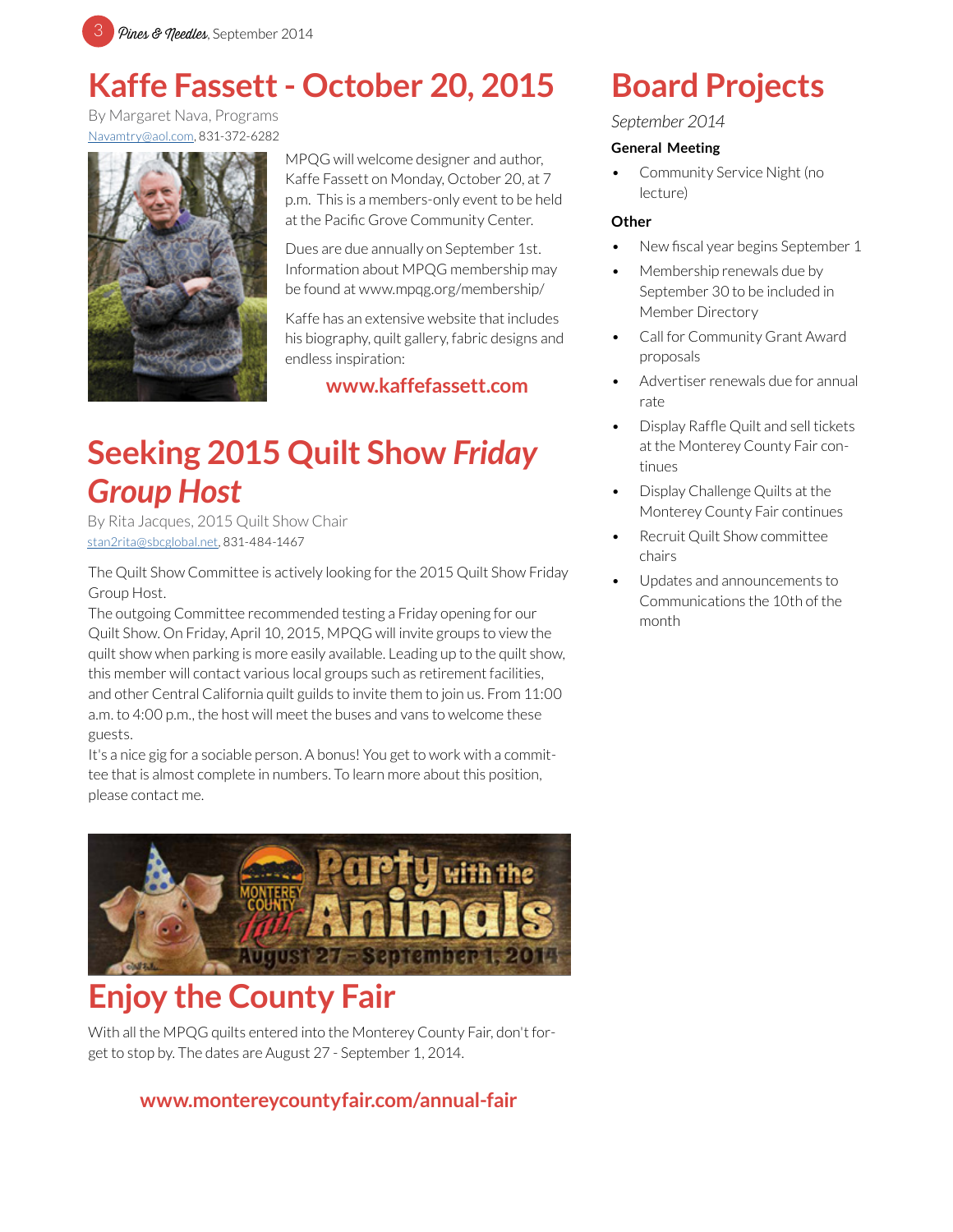# *Staff Shows Off Again* **@ Back Porch Fabrics**

By Judi Brown, [jdb515@sbcglobal.net](mailto:jdb515%40sbcglobal.net?subject=MPQG)

It's always fun to see the talent within the staff at Back Porch Fabrics. Once again, the members are exhibiting a variety of quilts showcasing their individual techniques and unique designs.

Do go by and enjoy the show and also browse through their wonderful array of fabrics, books and tools of the trade.

Staff members exhibiting will be: Gail Abeloe; Wendy Eagan; Diane Costa Gabler; Frances Malloway; Carole McCoy; Kathy Miller; Jeanne Mills; Noreen Nance; Janet Tailon; Sharon Winter.

Everyone is invited to the Opening Reception on Sunday, September 7, 1-3PM. For more information, go to www.backporchfabrics.com. Back Porch Fabrics, 157 Grand Avenue, Pacific Grove, CA 93950, 831-375-4453.

# **Heart Pillows for October**

By Terann Carr, [cacarrs@sbcglobal.net](mailto:cacarrs%40sbcglobal.net?subject=MPQG%20Heart%20Pillows)

Get ready! Coming soon -- October is Breast Cancer Awareness month.

We hope to present a good number of heart-shaped pillows to the two Cancer Resource departments of CHOMP and SVMH at the October Guild meeting. That means that we need to start sewing now! If you can bring pillows to the September meeting, the labels can be attached in time.

If you promise to make one or two, just pick up labels from the Charity Table at the September meeting and return with finished pillows to the October Guild meeting. Many members already have the heart pillow pattern we use. If you need the pattern [download the PDF from the website](mailto:http://www.mpqg.org/media/uploads/2012/07/08/files/heart.pdf?subject=) or at the Charity Table. Thanks for your support of this worthy project.



## **UFOs: Start small & carry on**

By Cindy Brown, [cindybrownquilts@gmail.com](mailto:cindybrownquilts%40gmail.com?subject=MPQG%20UFOs)

A big thank you for Carole Olsen who covered me while I moved my son to Portland, Oregon. Even though I miss my son and am sad to see him leave for a year - I get my sewing room back. Now I hope to make a dent in my UFO pile. Due to the September "Charity Tying Event" there will not be any UFOs sharing. So this gives us extra time to finish our projects and bring them to the October meeting. We will also have a drawing for a gift certificate.

If you have as big a stack of UFOs, as I do, here is a suggestion. I arranged them by how much work needs to be done. The ones with the least amount of work are on the top. This way I can get more done and cut down my pile. This will motivate me to continue on.



Holly Casey Quilts

#### **Custom Longarm Machine Quilting**

45335 Vista Place King City, CA 93930 (831) 385-3374 www.hollycaseyquilts.com holly@hollycaseyquilts.com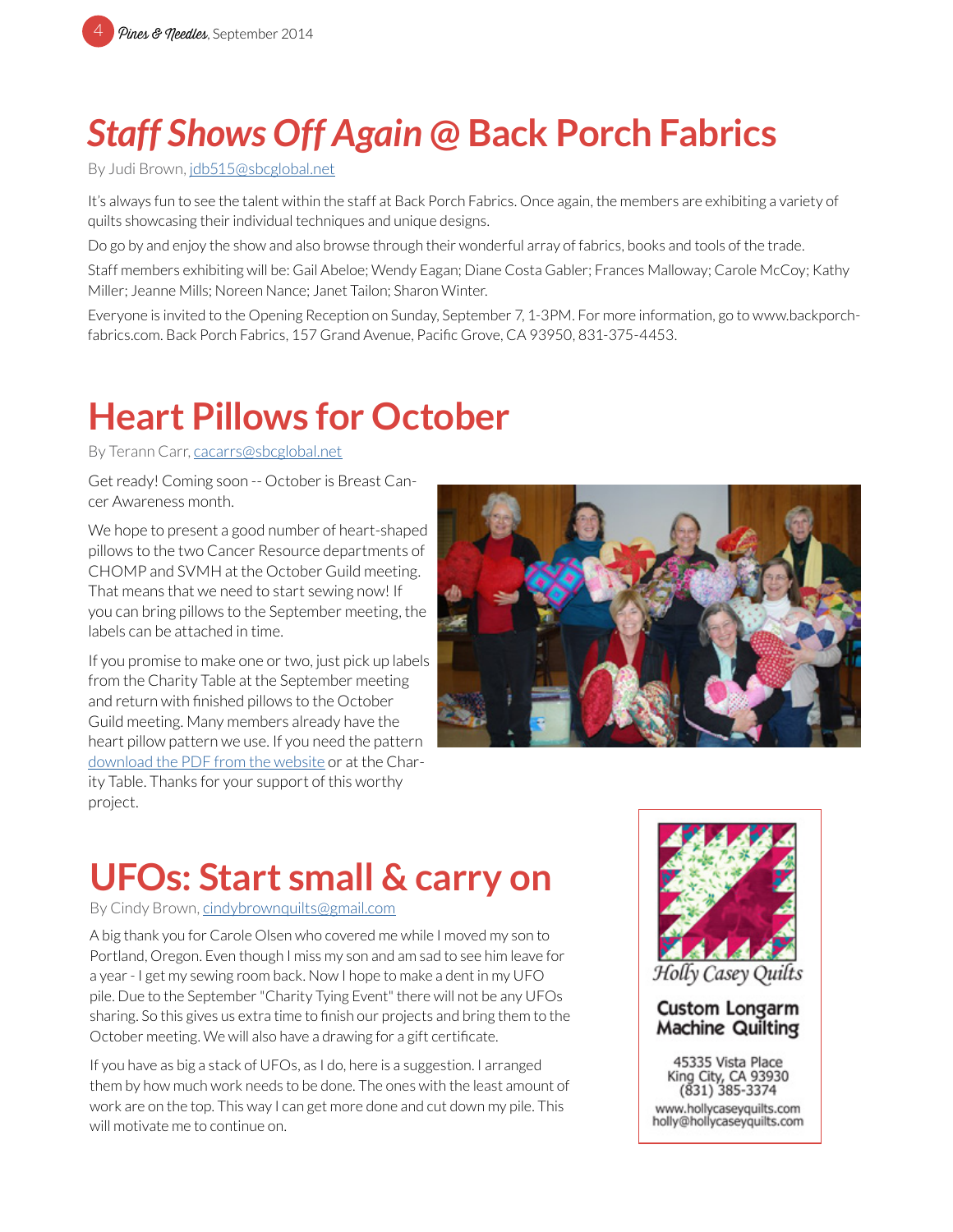# **Bravo Holly Casey**

The guild wants to thank Holly Casey for heading up the 2015 Raffle Quilt, *Fall Foliage*. From concept, design, recruiting, assembly and custom-quilting, Holly has created a masterpiece. The stunning quilt will be a delight to share as we sell raffle tickets throughout the year.

Holly extends her thanks all the guild members who created and submitted blocks for *Fall Foliage.*

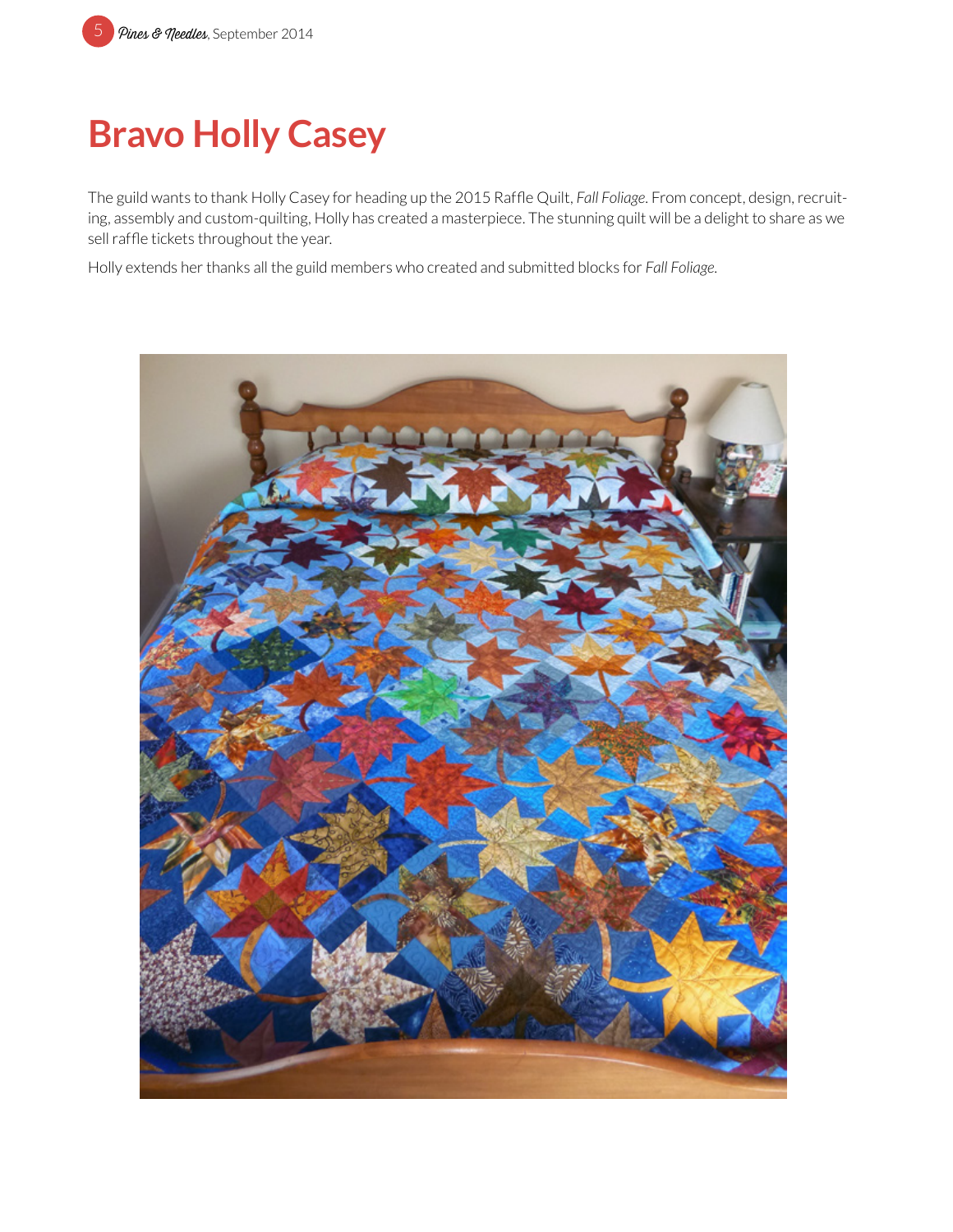| <b>Monterey Peninsula Quilters Guild</b><br><b>Workshop Reservation</b> |                                                                                                                                             |                              | Members              | Non-<br>Members* |          |
|-------------------------------------------------------------------------|---------------------------------------------------------------------------------------------------------------------------------------------|------------------------------|----------------------|------------------|----------|
| □ Saturday &<br>Sunday                                                  | October 11 & 12, 2014                                                                                                                       | Marjan Kluepfel              | Freeform Fiberscapes | \$100.00         | \$120.00 |
| Name:                                                                   |                                                                                                                                             |                              |                      |                  |          |
| Address:                                                                |                                                                                                                                             |                              |                      |                  |          |
| Telephone:                                                              |                                                                                                                                             |                              |                      |                  |          |
| Email:                                                                  |                                                                                                                                             |                              |                      |                  |          |
| $\approx$<br>$\approx$                                                  | ⊱<br>⊱<br>⊱<br>⊱                                                                                                                            | $\approx$ cut here<br>⊱<br>⊱ | ⊱<br>⊱<br>⊱          | ⊱<br>⊱           | ⊱<br>⊱<  |
| For your<br>records:                                                    | You are registered for:<br>□ Saturday and Sunday, October 11 & 12, 2014 Freeform Fiberscapes with Marjan Kluepfel                           |                              |                      |                  |          |
| Send to:                                                                | Make check payable to MPQG. Send to:<br>Gail Abeloe, Attn: MPQG Workshop, 157 Grand Ave., Pacific Grove, CA 93950.                          |                              |                      |                  |          |
| Questions?                                                              | Gail Abeloe at Back Porch Fabrics 831-375-4453.                                                                                             |                              |                      |                  |          |
| Time:                                                                   | Doors open at 9:30 a.m. Workshop is 10:00 a.m. to 4:00 p.m.                                                                                 |                              |                      |                  |          |
| Note:                                                                   | Reservations are secured when payment is received. To cancel and receive a refund,<br>cancellation must be made at least 7 days in advance. |                              |                      |                  |          |
| Supply List:                                                            | Available at general meetings, on web site at<br>www.mpqg.org/news/category/workshops/, or call Gail Abeloe at 831-375-4453.                |                              |                      |                  |          |
| Location                                                                | Health and Fitness Room at the Sally Griffin Center, 700 Jewell Avenue, Pacific Grove, CA<br>93950.                                         |                              |                      |                  |          |
| Food:                                                                   | Plan on bringing your lunch, snacks, and beverages.                                                                                         |                              |                      |                  |          |
| * Non-Member registration is accepted 30 days prior to the workshop.    |                                                                                                                                             |                              |                      |                  |          |

# **Library Books MIA**

By Jane Firth, Librarian, [jnf99@yahoo.com](mailto:jnf99%40yahoo.com?subject=MPQG%20Library%20Books), 831-649-0305

Using the momentum from the August returns, let's continue the good work and get all the remaining MIA library books turned in at the September meeting.

Please look through your library of quilting and sewing books for the following titles, and return them so that other members can enjoy them:

The library will be closed in September. Thank you!.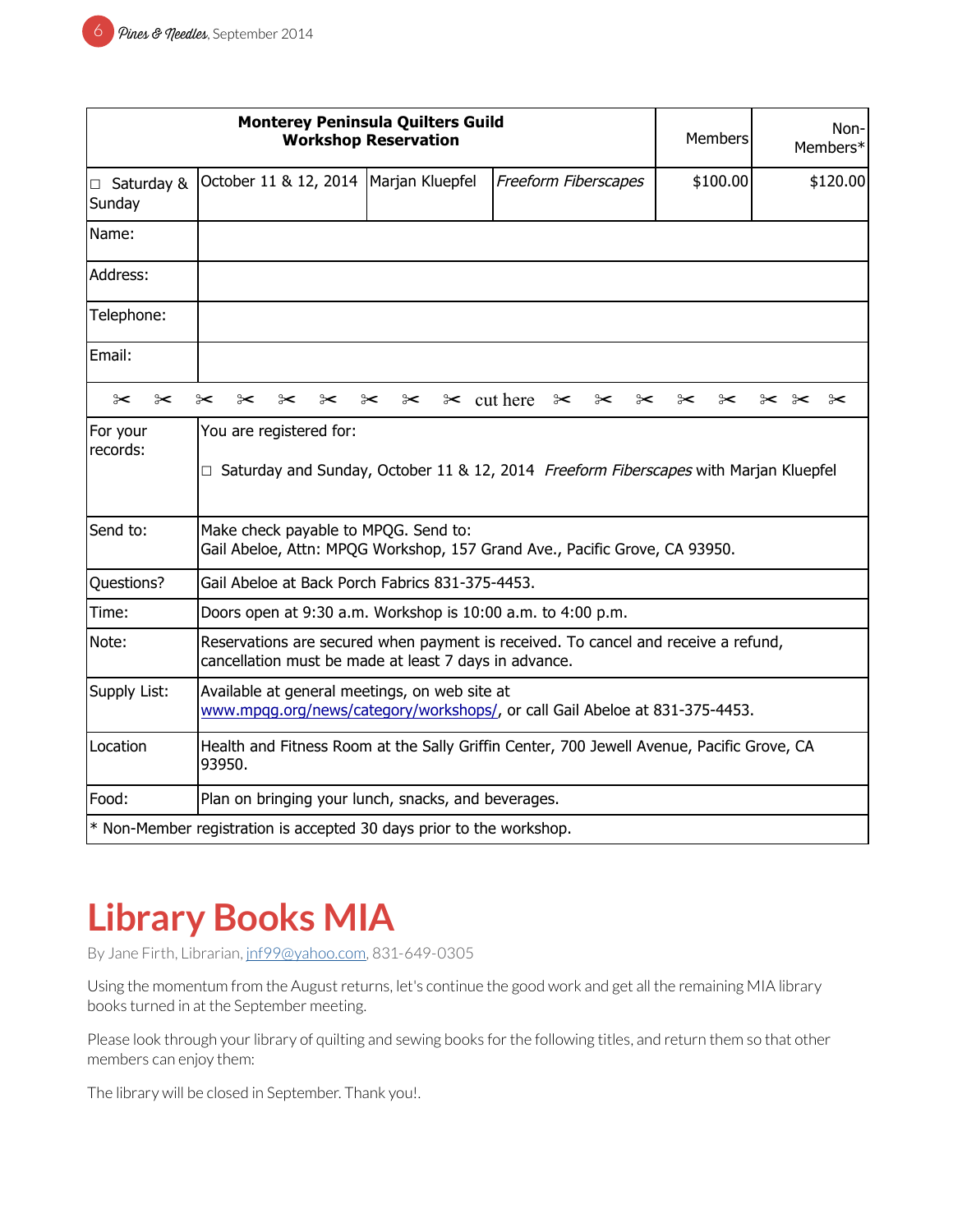## **Calendar, Road Trips, and Local Events**

By Tina McGill, [magill1242@gmail.com](mailto:magill1242%40gmail.com?subject=MPQG%20Calendar)

### **August & September 2014 Events**

- **• July 6 September 3**, Back Porch Fabrics, *Pauline Plays* by Pauline Pearsall. Artist's reception: July 6, 1-3 p.m. 157 Grand Ave. (at Central), Pacific Grove, CA 93950. For information: 831-375-4453 [www.backporchfabrics.com](http://www.backporchfabrics.com)
- **• July 26 November 9**, 10am 4pm, San Jose Museum of Quilts and Textiles has two exhibits:
	- *• International TECHstyle Art Biennial 3 (ITAB)*
	- *• Vel Garrick: Conversational Watercolor Quilts*

520 South First St., San Jose, 408-971-0333. [www.sjquiltmuseum.or](http://www.sjquiltmuseum.org)g

- **• August. 27, 2014 September 1, 2014** *Monterey County Fair* [www.montereycountyfair.com/annu](http://www.montereycountyfair.com/annual-fair)[al-fair](http://www.montereycountyfair.com/annual-fair)
- **• September 5 7**, *Hells Canyon Mule Days Quilt Show* Wallowa County Fairgrounds, Cloverleaf Hall, 602 NW First Street, Enterprise, Oregon, 541-426-3271 [www.hellscanyonmuledays.com](http://www.hellscanyonmuledays.com)
- **• September 7 November 4**, *Staff Shows Off Again* by Back Porch Fabrics Staff. Artists' reception September 7 from 1-3pm. Back Porch Fabrics, 157 Grand, Pacific Grove, CA. [www.backporchfabrics.](http://www.backporchfabrics.com) [com](http://www.backporchfabrics.com)
- **• September 20 21**, 10am 5pm, *A Harvest of Colors Quilt Show*, Earl Warren Showgrounds, 3400 Calle Real (HWY 101 and Las Positas), Santa Barbara, CA 93105. Coastal Quilters Guild featuring a *ROUTE 66* quilt exhibit. \$8 pre-sale, weekend pass at door \$10. [www.CoastalQuilters.org.](http://www.CoastalQuilters.org)
- **• September 20 21**, 10am 5pm, *Christmas in the Sierras*, Sierra Quilt Guild's 25th annual show. Mother Lode Fairgrounds, Stockton Rd, Sonora, CA. Admission \$8. [www.sierraquiltguild.com](http://www.sierraquiltguild.com).

### **Future Events**

- **• October 2 4**, 10am 5pm, *Quiltfest Oasis Palm Springs*, Palm Springs Convention Center, 277 N Avenida Caballeros, Palm Springs, CA 92262 [www.quiltfest.com](http://www.quiltfest.com).
- **• October 4 5**, 10am 4pm, *Golden Threads Quilt Show* by Mother Lode Quilters Guild. Sutter Creek Community Center, 33 Church Street, Sutter Creek, CA. 209-296-7059 or [www.mlqgsuttercreek.](http://www.mlqgsuttercreek.org) [org.](http://www.mlqgsuttercreek.org)
- **• October 16 19**, Mancuso Show Management presents *Pacific International Quilt Festival XXIII*.Santa Clara Convention Center, 5001 Great America Parkway, Santa Clara, CA. [www.quiltfest.com/activ](http://www.quiltfest.com/activities.asp?id=7)[ities.asp?id=7](http://www.quiltfest.com/activities.asp?id=7)
- **• November 15 March 1, 2015**, 10am 4pm, *Antique Ohio Amish Quilts from the Darwin Bearley Collection*, San Jose Museum of Quilts and Textiles, 520 South First St., San Jose, CA 408-971-0333. [www.sjquiltmuseum.org](http://www.sjquiltmuseum.org)
- **• March 14 July 19, 2015**, 9:30am 5:15pm, *High Style: The Brooklyn Museum Costume Collection*, Legion of Honor, Lincoln Park, 100 34th Avenue, San Francisco, CA 94121 415-750-3600. [legionof](ttp://legionofhonor.famsf.org/exhibitions/high-style-brooklyn-museum-costume-collection)[honor.famsf.org/exhibitions/high-style-brooklyn-museum-costume-collection](ttp://legionofhonor.famsf.org/exhibitions/high-style-brooklyn-museum-costume-collection)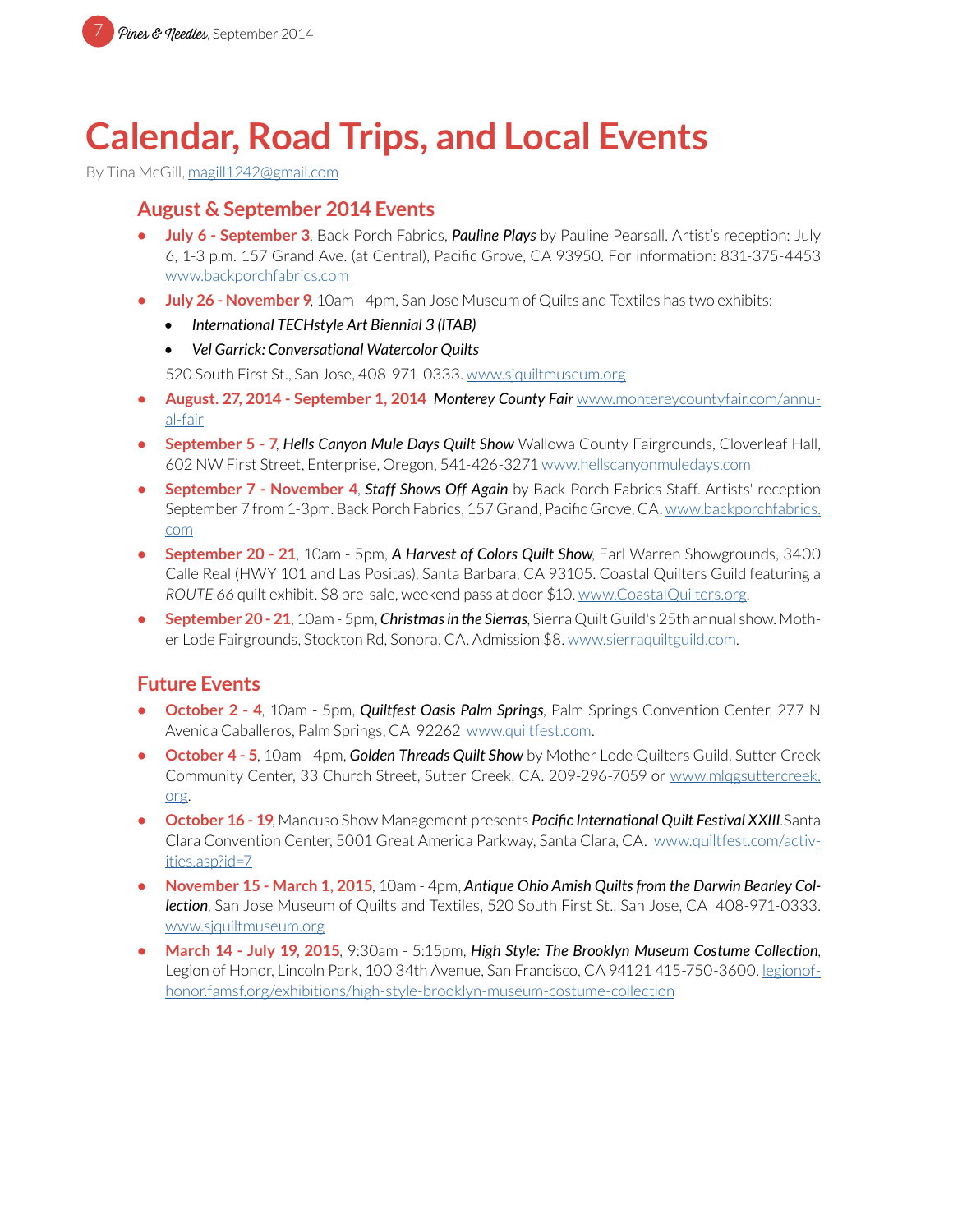#### MPQG Membership Form 2014/2015 (New and Renewal Membership)

Membership dues are due by August 31. Please renew promptly. You will be included in our Member Directory if renewed by September 30.

Annual Membership fee for new and renewing members is \$35.00. Do not send cash through the mail. Make checks payable to MPQG.

Bring this form and check to the general meeting, or mail it to:

| MPQG Membership         |  |
|-------------------------|--|
| c/o Noreen Nance        |  |
| l 720 17th Street       |  |
| Pacific Grove, CA 93950 |  |

Print legibly.

| . .<br>N<br>. |  |
|---------------|--|
|               |  |

Check here if there are no changes to last year's Member Directory. If no changes, there is no need to fill in the information below.

| Address:          |  |
|-------------------|--|
| City/State/Zip:   |  |
| Home Phone #:     |  |
| $ $ Cell Phone #: |  |
| Email address:**  |  |
| Web Site:         |  |

Note:

**\*\***Members receive the newsletter and e-blasts via email, so be sure to provide your email address.

 $\Box$  I wish to receive the monthly newsletter via USPS mail.

Noreen Nance, Membership Chair 831-915-3441, [nor9215een@gmail.com](mailto:nor9215een%40gmail.com?subject=MPQG%20Membership)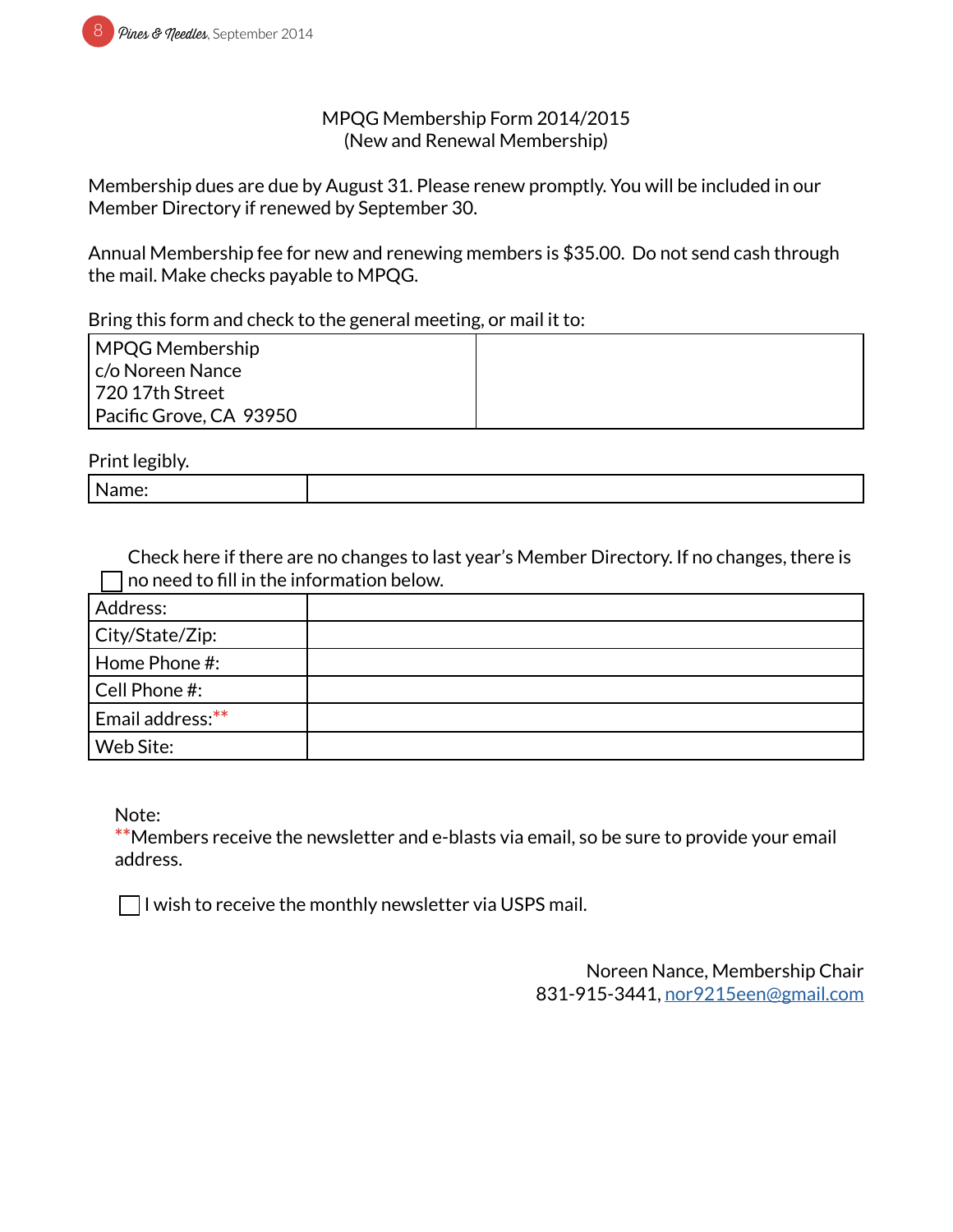## **Love the Guild? Join In**

By Janyce Anderson, 2nd VP cvoaks2011@gmail.com, 831-659-3505

We are beginning our 35th year of Monterey Peninsula Quilt Guild! I know the successes are because of you, an all-volunteer group, with the interest of continuing our love of quilting. This coming year has only a few committee jobs left to fill. I hope you will check out the job descriptions on the website or give me a call and consider sharing your time and talents with the guild.

**Facilities**: This position is part of the Program Committee. You would need to be available for the general meeting to help with the speaker's needs. This could be done with two volunteers, one covering when the other is not available. Check out the full job description on the website.

**2015 Raffle Quilt Ticket Marketer:** This position seems hard to fill, yet I know there are lots of members who travel to other guild meetings. Would you consider helping the guild in this capacity? Without this position filled, will we have to stop making a raffle quilt?

**2016 Raffle Quilt Designer/Production**: This position has been filled in the past with one person, a small quilting group, or two buddies. The members at large are always excited to participate. Get your creative juices flowing and design a raffle quilt.

Thank you for helping.

## **Upcoming MPQG Events**

- September 8 Meeting 2nd Monday. Quilt Tying
- September 19 Friday Charity Quilt Friendship Group's monthly Sew In from 9:30 a.m. on. Contact Terann Carr for directions 831- 375-7881
- October 6 Meeting 1st Monday. Speaker Marjan Kluepfel: *Evolution of an Art Quilter*
- October 11 & 12 Saturday & Sunday Workshop with Marjan Kluepfel
- November 10 Meeting 2nd Monday. Speaker Carol van Zandt: *Designing Fabric for Quilting and Sewing*
- December 1 Meeting 1st Monday Annual Winter Benefit Social

## **Rita Jacques to Chair 2015 Quilt Show**

By Janyce Anderson, 2nd VP cvoaks2011@gmail.com, 831-659-3505

Rita Jacques has volunteered to chair the 2015 guild quilt show to be held in April over the Good Old Days weekend. For the first time, the show will open on Friday.

For the past 5 years, Rita has been a member of the MPQG Program Committee. She has worked as the primary contact for our speakers issuing contracts and all that entails.

We have all enjoyed working with Susan Riddoch, and know that she left great notes, ideas and many of the committees already filled.

# Monterey Peninsula Quilters Guild

Quilting & Community on the Central Coast of California

**[www.mpqg.org](http://www.mpqg.org)**